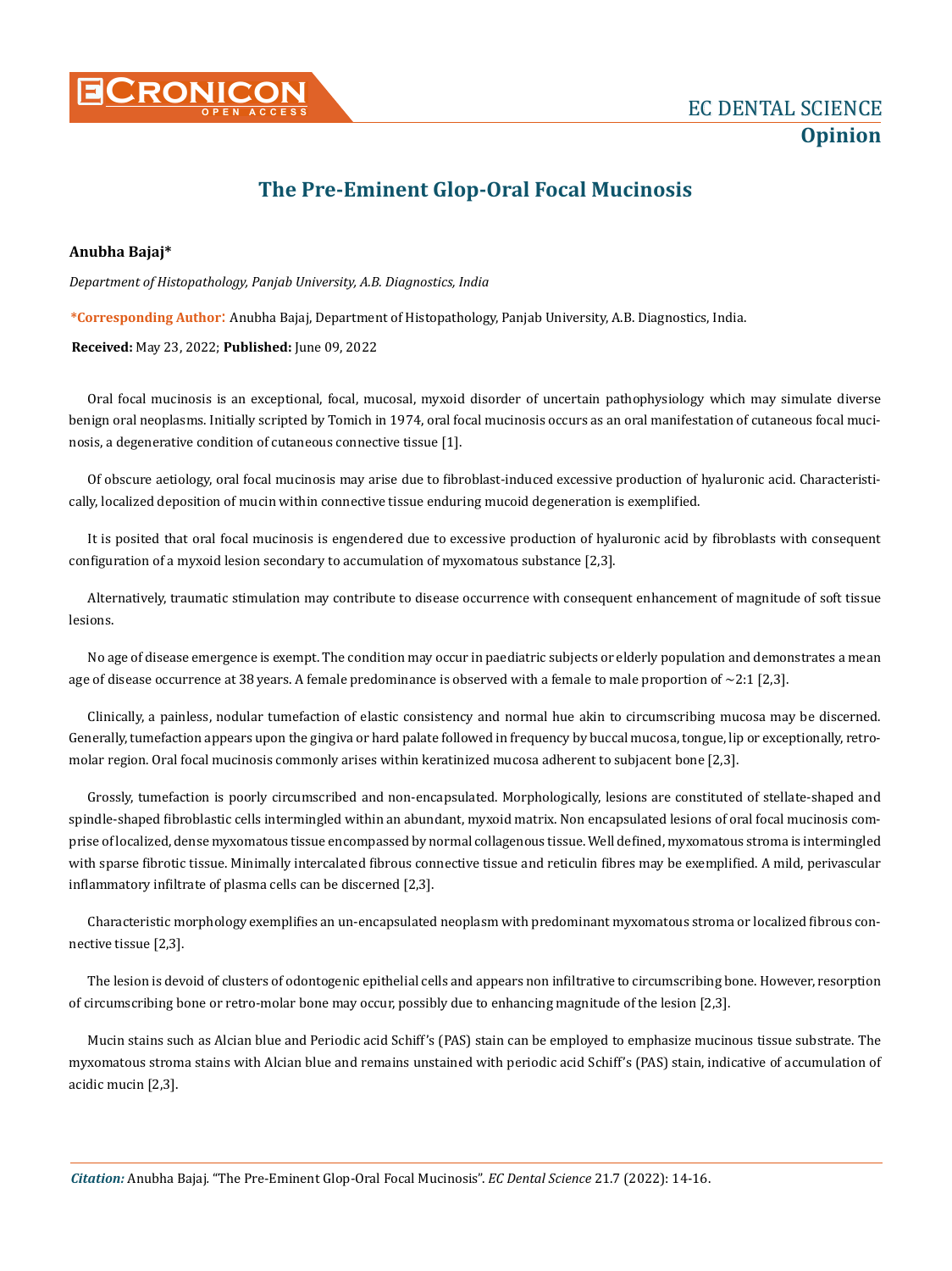Silver impregnation with reticulin stain enunciates sparse reticular fibres. Tumour cells are immune non-reactive to S100 protein [2,3].

Clinical demarcation of oral focal mucinosis is required from lesions of fibroma, epulis, papilloma, mucocele, benign oral neoplasms, periodontal abscess, giant cell granuloma and pleomorphic adenoma occurring as a palatal lesion [3,4].

Additionally, segregation is required from neoplasms such as myxoma, odontogenic myxoma, nerve sheath myxoma, mucocele, neurofibroma demonstrating mucus degeneration, focal myxoedema and mucoid degeneration of fibrotic lesions [3,4].

Oral focal mucinosis may concur with systemic mucinosis or disorders such as pretibial myxoedema secondary to hyperthyroidism, myxoedema diffusum occurring with hypothyroidism, scleredema or multiple myeloma or lichen myxedematosus secondary to diabetes mellitus or collagenosis [3,4].

Cogent treatment strategy is comprehensive surgical resection of the lesion. Localized reoccurrence is minimal and may occur due to incomplete surgical eradication. Nevertheless, a specific duration of lesion monitoring is necessitated [3,4].



*Figure 1: Oral focal mucinosis demonstrating myxomatous stroma with sparse fibrous tissue and a superimposed layer of stratified squamous epithelium [5].*



*Figure 2: Oral focal mucinosis depicting a myxoid lesion with circumscribing minimal fibrous connective tissue and compressed stratified squamous epithelium [6].*

## **Bibliography**

1. [Tomich CE. "Oral focal mucinosis. A clinicopathologic and histochemical study of eight cases".](https://pubmed.ncbi.nlm.nih.gov/4140487/) *Oral Surgery, Oral Medicine, Oral Pathol[ogy and Oral Radiology](https://pubmed.ncbi.nlm.nih.gov/4140487/)* 38.5 (1974): 714-724.

15